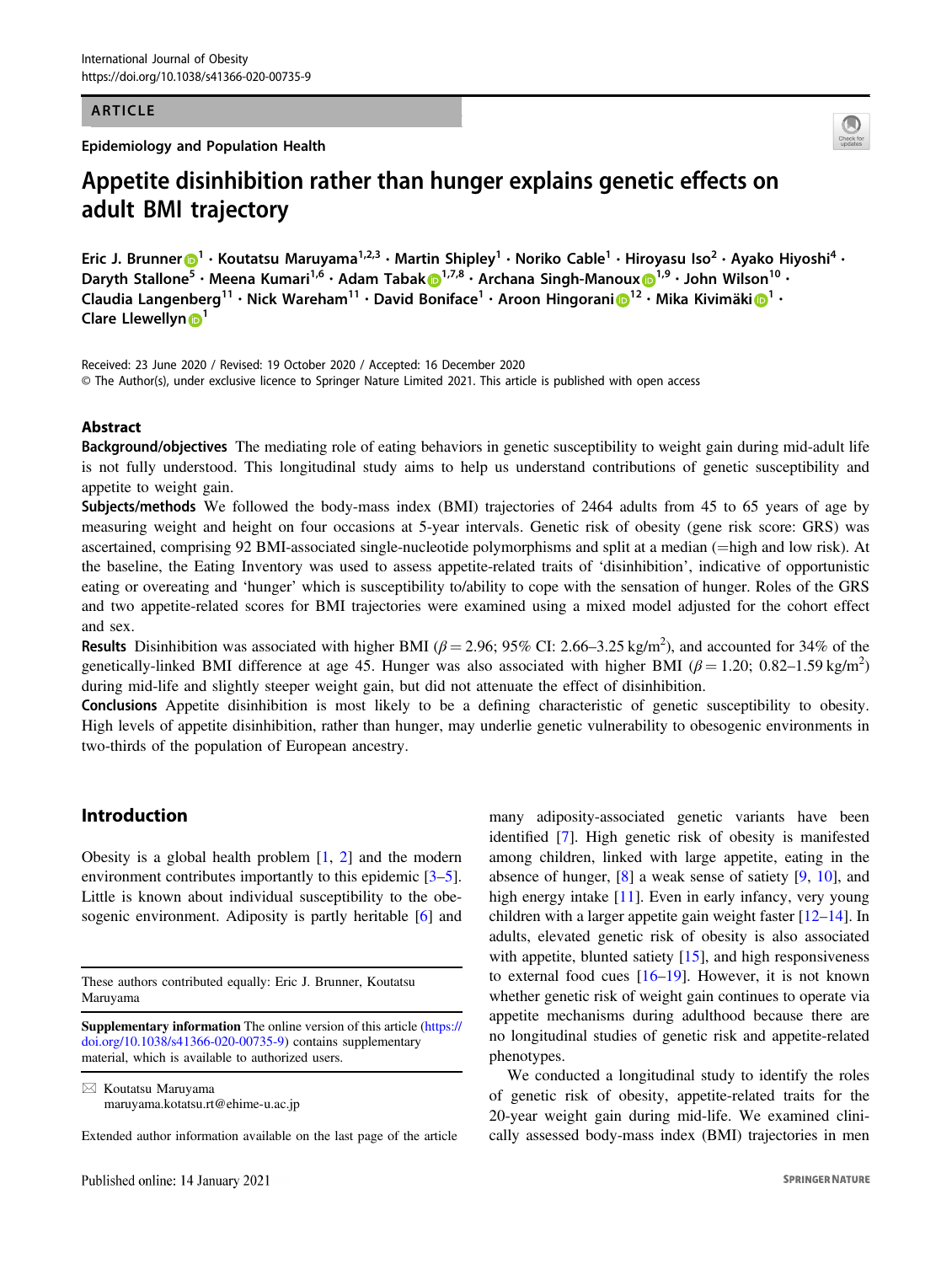and women from age 45 to 65 with the UK civil service, i.e., Whitehall II cohort according to gene risk score, and two appetite-related traits, using a multi-item eating behavior questionnaire [\[20](#page-6-0)].

## Subjects and methods

#### Study population

Individuals were recruited to the Whitehall II cohort study in 1985–1988 from civil servants working in the London offices of 20 Whitehall departments in London [\[21](#page-6-0)]. 10,308 individuals participated, with a response rate of 73%. In 1997–1999, the baseline for this study, 6551 individuals participated in the research clinic for medical check-up. At the 2003–2004 clinic, participants of European ancestry provided blood, which was used for genotyping BMIassociated SNPs. We analyzed 1896 men and 568 women aged 45–65 years at baseline with complete data available on genes, eating behaviors and BMI (collected at clinic phases 5, 7, 9, and 11, 1997–2013; see Fig. S1). The University College London Research Ethics Committee approved the study. Participants gave informed consent at each data collection.

#### Appetite-related trait assessment

Two appetite-related traits, hunger and disinhibition, were assessed through self-report responses to Stunkard and Messick's Eating Inventory (EI), administered at baseline [\[20\]](#page-6-0). Hunger is defined as the internal physiological urge or drive to eat, relating to susceptibility to and ability to cope with the sensation of hunger [[22](#page-6-0)]. Appetite disinhibition is defined as the opportunistic eating or overeating response to environmental and emotional cues. Disinhibition may involve several behavioral traits: high responsiveness to external food cues e.g., sight of attractive foods on display in a shop, smelling hot, freshlyprepared foods; eating in the absence of hunger; eating in an uncontrolled way (binge eating); over-eating in social situations. Emotionally cued eating concerns eating in response to low mood, depression or anxiety; eating as a response to loneliness.

The EI includes assessment of disinhibition and hunger with good reliability and validity (see Supplementary Text) [\[20](#page-6-0)]. Internal consistency of the disinhibition and hunger scales was evaluated using Cronbach's alpha in the present sample (Disinhibition: men 0.77, women 0.84; hunger: men 0.72, women 0.76). Disinhibition (16 items). Hunger (14 items). Up to one missing item response per subscale was allowed, scaling up the score proportionally. Among the 6551 individuals who participated at the clinic screening in

1997–1999, the EI was administered to 5308 (81%) (Fig. S1). Among those of European ethnicity ( $N = 4925$ ), the EI was fully completed and appetite traits ascertained for 4794 (97%) participants.

## Adiposity measurement

BMI was calculated as weight(kg)/height(m)<sup>2</sup> based on clinic measurements following standard protocols [[21\]](#page-6-0). BMI was assessed four times at 5-year intervals (1997–99, 2002–04, 2007–09 and 2012–2013). Among the 2464 participants, the percentage of participants who had BMI was 88% in 1997–99, 99% in 2002–04, 92% in 2007–09, and 84% in 2012–2013, respectively (Fig. S1). We also identified maximum BMI during follow-up, for the purpose of a sensitivity analysis (see Statistical Analysis section for detail).

## Gene risk score

DNA was extracted from blood samples collected in the 2003–2004 phase 7 clinic using magnetic bead technology. Genotyping with the metabochip, a custom Illumina iSelect genotyping array, was successful for 5441 participants (78.7% of 6914 phase 7 participants) of whom 5067 reported European ethnicity [\[23\]](#page-6-0). We measured 92 of 97 independent obesity-related SNPs previously associated with BMI in GWAS [[7\]](#page-6-0). The genotype frequencies did not deviate from Hardy–Weinberg equilibrium ( $p > 0.05$ ). We calculated a genetic risk score (GRS) for all available BMI-related loci on each individual, based on an additive model of genetic risk. We split the GRS at the median (high vs. low).

#### Covariates

Age and sex were reported by participants. For all analyses, age was centered at 60 years. Birth year was centered at 1940 to take account of the secular trend in BMI changes [\[24\]](#page-6-0).

#### Study design overview

We used longitudinal modelling to analyze trajectories of weight gain between ages 45 and 65 years with BMI as outcome (dependent variable). After age 65, mean BMI plateaued and then tended to decline. Three risk factors were examined separately in relation to age 45 (baseline) BMI and BMI change: (1) gene risk score (2) hunger, and (3) disinhibition. For the second part of the study we conducted mediation analysis to compare the extent to which the two appetite traits (hunger, disinhibition) accounted statistically for the effect of gene risk score on baseline BMI and BMI trajectory.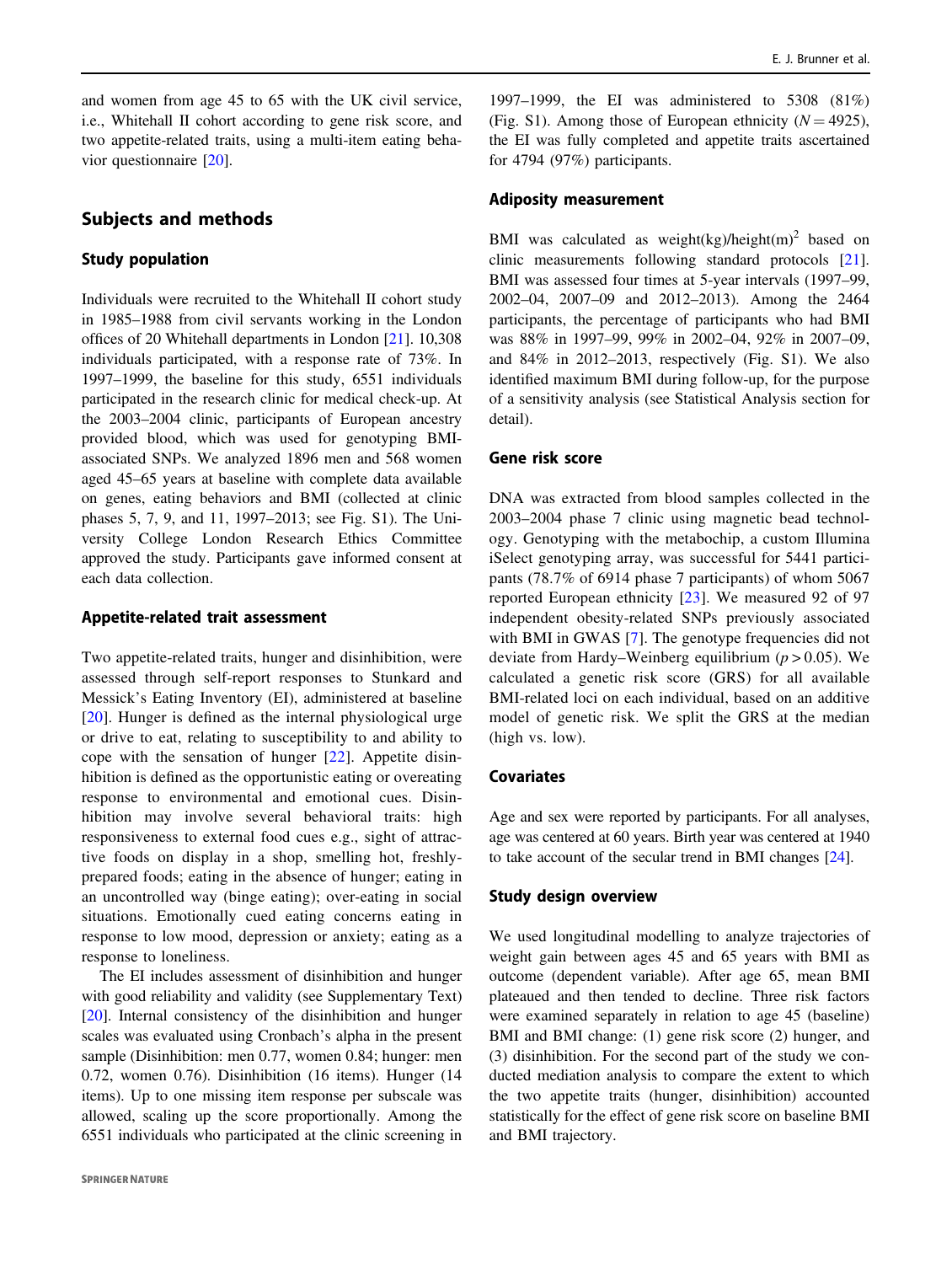| Gene risk score |       |                          |       |                                     |
|-----------------|-------|--------------------------|-------|-------------------------------------|
| Low             |       | High                     |       | P value                             |
| 1329            |       | 1135                     |       |                                     |
| 78.4            |       | 75.2                     |       | 0.063                               |
| 55.4            | (6.0) | 55.5                     | (6.0) | 0.82                                |
| 25.7            | (3.7) | 26.6                     | (3.8) | < 0.0001                            |
| 84.5            | (3.9) | 94.1                     | (3.6) | < 0.0001                            |
|                 |       |                          |       |                                     |
| 48.3            |       | 55.3                     |       | 0.0005                              |
|                 |       |                          |       | 0.018                               |
| 38.2            |       | 42.5                     |       | 0.032                               |
|                 |       | 4.38(3.11)<br>3.37(2.59) |       | 4.95 $(3.42)$ <0.0001<br>3.62(2.73) |

High categories defined as being above the median score in the whole cohort.

#### Statistical analysis

Linear mixed effect models were fitted to examine heterogeneity in BMI trajectories by age, taking into account effects of sex, year of birth and linear and curvilinear (quadratic) effects over the follow-up. To examine BMI trajectories according to GRS and appetite-related traits we dichotomized the scores as either low or high according to the median values using the maximum number of participants available. The effect of GRS and appetite-related traits on BMI trajectories was examined by fitting the interaction of the linear term for age with each of the dichotomized exposures of interest. The estimates from these models were used to plot BMI trajectories for participants with low and high GRS and appetite-related traits.

After that, the effects of the appetite-related traits on the association of GRS with BMI trajectory intercept were estimated using the equation  $((β1 – β0)/β0) \times 100\%$ , where β0 is the coefficient for GRS in a model with covariates and  $β1$  is the coefficient for GRS in a model with covariates + continuous appetite-related score. We calculated 95% CI for the attenuations, i.e., mediation using the bootstrap method with 2000 re-samplings to examine the role of appetite traits.

Further, we examined the joint effect of the two appetite traits by creating a variable with three levels according to the number of times (0, 1 or 2) participants were in the high category for the two appetite traits (Supplementary Text). Also, using just one observation per participant, we estimated the effects of appetite-related traits on the associations of GRS with the maximum BMI attained during follow-up using multiple regression and used the bootstrap method with 2000 re-samplings to calculate 95% CI for these attenuations as a sensitivity analysis (Supplementary files). Probability values for statistical tests were 2-tailed. Table 2 Coefficients from linear mixed models of BMI trajectory comparing high<sup>a</sup> vs. low gene risk score and eating behaviors (disinhibition and hunger) and their interactions with age, for BMI measurements at ages 45–65 years.  $(N = 2464)$ .

|                                                   | Coefficient <sup>b</sup> | $(95\% \text{ C}I)$ | P value  |
|---------------------------------------------------|--------------------------|---------------------|----------|
| High gene risk score <sup>c</sup>                 | 0.88                     | (0.56, 1.20)        | < 0.0001 |
| Interaction: High gene risk<br>$score \times age$ | 0.005                    | $(-0.010, 0.019)$   | 0.54     |
| High disinhibition <sup>c</sup>                   | 2.96                     | (2.66, 3.25)        | < 0.0001 |
| Interaction: High<br>disinhibition $\times$ age   | 0.005                    | $(-0.009, 0.020)$   | 0.49     |
| High hunger <sup>c</sup>                          | 1.20                     | (0.82, 1.59)        | < 0.0001 |
| Interaction: High hunger $\times$<br>age          | 0.023                    | (0.008, 0.038)      | 0.002    |

<sup>a</sup>High categories defined as being above the median score in the whole cohort.

<sup>b</sup>Coefficients are adjusted for sex, linear (age) and curvilinear (age squared) trend and birth cohort effect on BMI trajectories.

c Effects of high gene risk score, disinhibition and hunger shown for age 45.

All analyses were conducted using STATA 15.1 (Stata-Corp, College Station, TX, USA).

## Results

Genetic data were available, and GRS known on 2464 (51%) of the participants who completed the EI. A greater proportion of those with known, compared to unknown, GRS were men (77% vs. 68%) and they were 0.8 years younger  $(p < 0.001)$ , but baseline BMI did not differ between groups (both 26.1 kg/m<sup>2</sup>,  $p = 0.65$ ). Mean baseline BMI, disinhibition and hunger was  $25.7 \text{ kg/m}^2$ , 4.38 and 3.37 in the low genetic risk group and  $26.6 \text{ kg/m}^2$ , 4.95 and 3.62 in the high-risk group (Table 1). There were larger proportions of participants with high scores for disinhibition and hunger in the high (55.3%, 42.5%, respectively) compared to the low genetic risk group (48.3%, 38.2% respectively).

Table 2 and Fig. [1](#page-3-0) show the BMI trajectories from age 45 to 65 years, predicted with linear mixed models of genetic risk and appetite traits. On average, BMI increased by 2.1 kg/m<sup>2</sup> in men and  $2.6$  kg/m<sup>2</sup> in women during the observation; 6.1 kg (13 lb) and 7.5 kg (17 lb) respectively for an adult 1.7 m (5′7′′) tall. BMI trajectories were curvilinear and increased in parallel to age 65 for high and low levels of genetic risk (Fig. [1](#page-3-0)A; age interaction  $p = 0.54$ ).

We found that high genetic risk was associated with higher average BMI from 45 to 65 years (difference  $0.88 \text{ kg/m}^2$ ). In regard to appetite traits, the high disinhibition group had substantially higher average BMI from 45 to 65 years (difference  $2.96 \text{ kg/m}^2$ ). BMI trajectories increased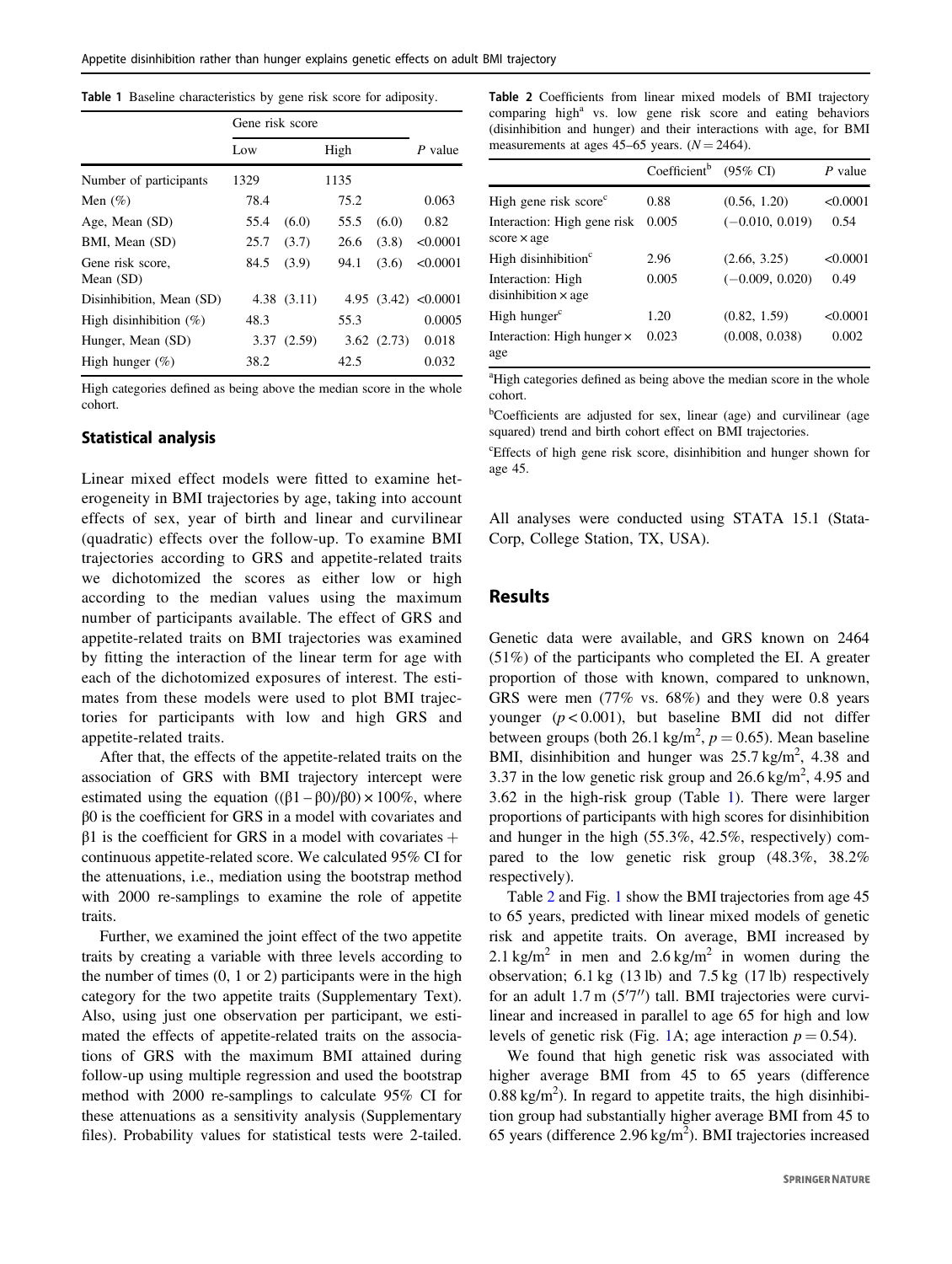# <span id="page-3-0"></span> $\sqrt{2}$  General risk score



 $\sum_{i=1}^{n}$ 



 $\left( \cdot \right)$  ----g.



Fig. 1 BMI trajectories to age 65, predictions from longitudinal model with gene risk score and each eating behavior.  $(N = 2464)$ . Error bars show 95% CI around fixed effects. Orange dashed line indicates those with gene risk score or eating behavior above median; Green solid line indicates those with gene risk score or eating behavior below median. BMI values are adjusted for sex and birth cohort effects.



Fig. 2 Mediation analysis of gene risk score difference in BMI by appetite-related traits in adults aged 45–65 years.  $(N = 2464)$ . The proportion of BMI differences according to genetic risk score explained by disinhibition and hunger was estimated by adding each appetite-related trait to a model for BMI, separately and simultaneously. The 95% confidence intervals for the mediation proportions were estimated using a bootstrap procedure. The model was adjusted for sex, linear and curvilinear age (age<sup>2</sup>), birth cohort effect on BMI, and the eating behavior \*age interaction. Disinhibition level accounted for 33.7% (95% confidence interval 29.1–42.9%) of the GRS-BMI association.

in parallel in the high and low disinhibition groups (Fig. 1B; age interaction  $p = 0.49$ . High hunger was also associated with higher BMI, but relatively smaller increase (difference  $1.20 \text{ kg/m}^2$ ) at age 45. BMI increased faster in the high hunger group  $(0.023 \text{ kg/m}^2)$  larger increase in BMI per year over follow-up) compared to the low hunger group, between ages 45 and 65 (Fig. 1C; age interaction  $p =$ 0.0021). The results were unchanged in a mutually adjusted model that included disinhibition and hunger scores together, and when using BMI measurements at all ages >45 years (Table S1). We examined the extent to which appetite-related traits accounted for the association between GRS and average BMI from 45 to 65 years of age, applying mediation analysis (Table S2). Disinhibition level accounted for 33.7% (95% confidence interval 29.1–42.9%) of the GRS-BMI association (Fig. 2). There was no further attenuation when hunger was added into the model, indicating that the association between genetic risk and average BMI in mid-life was mediated only by disinhibition.

The joint effect of appetite traits model also confirmed that the combination of high hunger and high disinhibition (0, 1, 2) and BMI trajectories were associated with the highest and steepest BMI trajectories from age 45 to 65 (interaction between appetite combination group and age,  $p < 0.0001$ ) (Fig. S2). Results in the sensitivity analyses were similar using measures of BMI at all ages >45 years (Table S3) and using maximum BMI, supporting the attenuating role of the appetite disinhibition in relation to GRS and BMI (Table S4).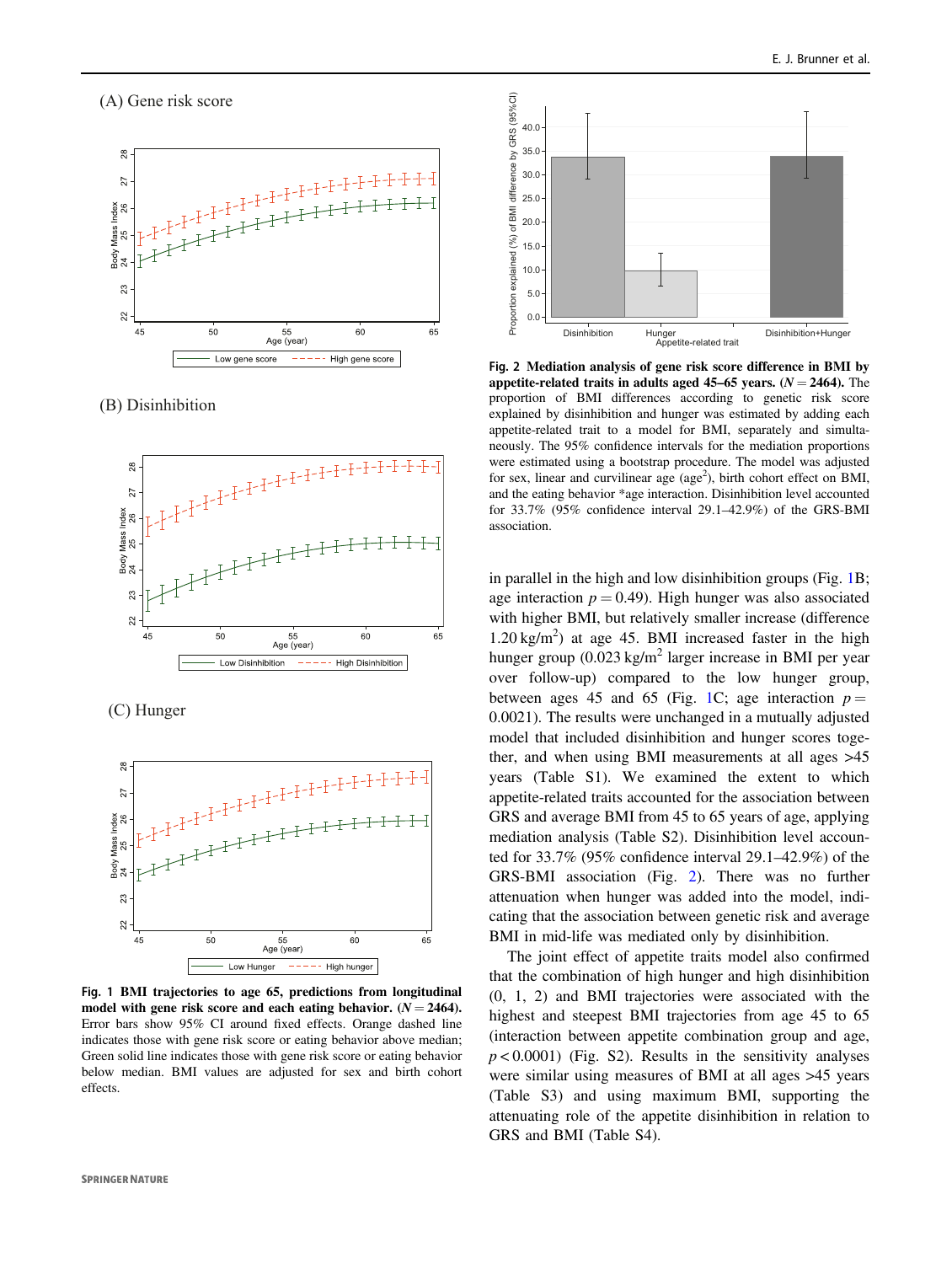## **Discussion**

BMI increased during mid-life, with an average 20-year gain to age 65 of 2.1 and  $2.6 \text{ kg/m}^2$  in men and women respectively. The associations between genetic risk, disinhibition and BMI were established age 45. Disinhibited eating was a defining characteristic of adults with higher BMI throughout mid-life, and of those with higher genetic susceptibility to adiposity.

Among those scoring above the median on disinhibition, average BMI was nearly 3.0 units higher than those with low disinhibition, equating to a difference of 8.6 kg (or 19 lbs.) for an adult of average height (1.7 m). Disinhibition accounted for approximately one-third of the association between genetic susceptibility to obesity and average BMI during mid-life. We observed that high hunger was associated with higher BMI at age 45 and BMI increased faster in the high hunger group compared to the low hunger group. Nevertheless, hunger had no significant and independent explanatory effect in our mediation analysis. Based on our findings, we think appetite disinhibition—overeating in response to external food cues—is a focal behavior underpinning genetic variation in susceptibility to the obesogenic environment.

#### Findings in context

Disinhibited or uncontrolled eating is a characteristic of adults at higher genetic risk of obesity [\[16](#page-6-0)–[19\]](#page-6-0). Behavioral studies have shown aberrations in neurobehavioral markers of appetite, including the tendency to eat in the absence of hunger, and hyper-responsiveness to food cues among children  $[8, 11]$  $[8, 11]$  $[8, 11]$  $[8, 11]$  $[8, 11]$  and adults  $[25]$  $[25]$  according to genetic susceptibility to obesity. Gene expression studies support that many BMI-linked common genetic variants are expressed in brain areas with appetite regulation functions [\[7](#page-6-0)].

There is consistent longitudinal evidence from birth cohort studies that genetic risk of obesity is linked with weight gain throughout infancy and childhood [\[26](#page-6-0)–[28](#page-6-0)]. Previous findings showed that the length of the period of genetic effects in early adult life was likely subject to considerable individual variation [\[29](#page-6-0)–[31](#page-6-0)]. However, in our study, a difference in mean BMI of  $0.88 \text{ kg/m}^2$  between high and low genetic risk groups was established even after age 45 and it was stable at the age group level over the subsequent two decades.

Our statistical mediation models provide strongly that the level of disinhibition of appetite in response to environmental stimulus helps in understanding the nature of the global epidemic of obesity. The individual disinhibition score mediated around one-third of the genetic association with adiposity. On the other hand, the score on the internal physiological hunger trait scale, corresponding to the intrinsic urge to eat, accounted for none of that association in the mediation model.

Disinhibition is a tendency to want to eat in response to the sight, smell or taste of palatable food [[20\]](#page-6-0). Its expression is likely strongly dependent on the food environment, and the current ubiquity of external food cues provides the ideal context for full expression of this trait. The link between appetite disinhibition and adiposity is congruent with findings in infants and children  $[12-14]$  $[12-14]$  $[12-14]$  $[12-14]$ , to which our findings offer extensive support. The disinhibition scale also measures the extent to which emotional reactions lead to overeating [[20\]](#page-6-0). Several studies have shown obesity-related risk alleles were associated with emotional eating or emotional problems [[32,](#page-6-0) [33](#page-6-0)], but the findings are controversial. Therefore, emotional eating might partly explain the association between obesity-related risk alleles and BMI trajectory.

Hunger, in contrast to the disinhibition component of appetite, is the drive to eat governed by internal neurobehavioral processes, as distinct from the desire to eat in response to external food cues [[20,](#page-6-0) [22](#page-6-0)]. Eating behaviors exhibit long-term stability [[34,](#page-6-0) [35](#page-6-0)]; we also observed that higher hunger scores were associated with higher BMI in mid-life and slightly greater weight gain equating to 0.5 BMI units over 20 years from age 45. Nevertheless, we did not find the significant role played by hunger compared to disinhibition. The declining rate of weight gain during later adulthood in our findings suggests that hunger may decline incrementally from mid-life to older ages.

Longitudinal data on genetic influences on clinically measured BMI trajectories from mid-life to older age are rare [\[29](#page-6-0)–[31](#page-6-0), [36,](#page-6-0) [37](#page-6-0)], and there have been no longitudinal studies to date incorporating appetite-related traits in mid-life [\[38](#page-7-0)–[43](#page-7-0)]. The measured appetite traits, mainly disinhibition accounted moderately. Although appetite disinbition did not account fully for genetic susceptibility to high BMI, our findings point the potential relevance of appetiterelated traits such as satiety sensitivity.

#### Strengths and limitations

We used a well-validated instrument to assess eating inventories in our study sample. BMI was measured on four occasions by a research nurse adhering to a standard protocol. With 20 years of longitudinal observation we were able to assess how gene risk score and eating inventories were independently and jointly related to BMI trajectory in a large sample of ethnically white adults. Among 2464 participants, the proportion with a BMI measurement was high at each phase (Fig S1). The high participation rate, with little drop-out over the two decades of the study, indicates that the BMI trajectories are subject to little health selection bias. However, the EI was administered only at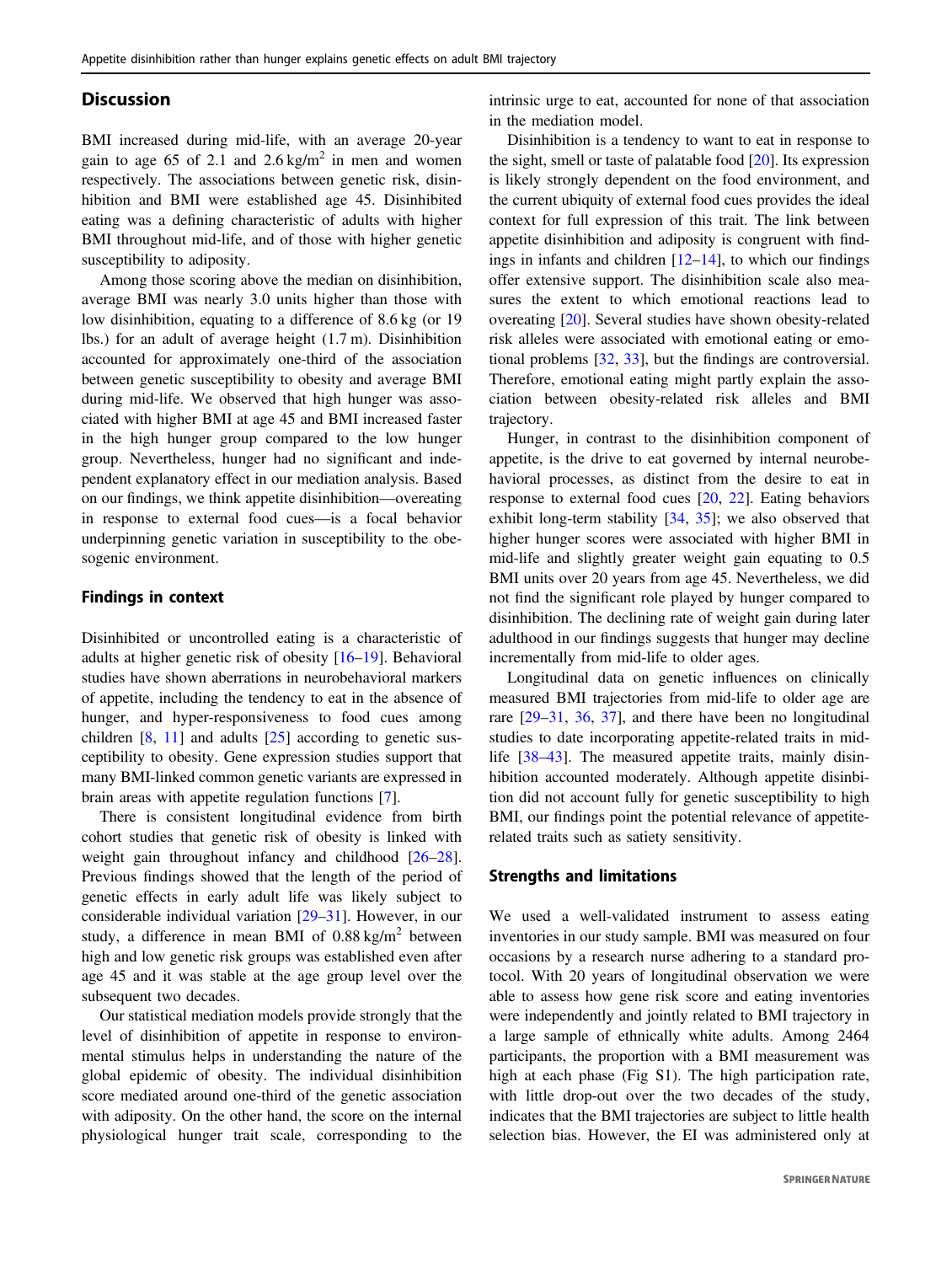baseline and we could not take behavioral change into account. It would be useful to extend this line of research to examine the dynamic associations between genetic risk, eating behavior, and weight change.

Genotyping was based on DNA collected at a later clinic phase than the study baseline (Fig S1) and the sample size was reduced because genotype data were missing. Potential selection bias was assessed by comparing cross-sectional correlations of disinhibition and hunger scores with BMI, and age trajectories of BMI, between those in the study sample and those excluded (Fig S3). The correlation coefficient between disinhibition and BMI was 0.46 in the study sample and  $r = 0.41$  in those excluded (difference  $p =$ 0.08). The respective coefficients for hunger were 0.24 and 0.22 (difference  $p = 0.50$ ). The lack of difference in these associations between those with and without GRS suggests the main associations of interest are not biased by the incomplete genotype data.

Whitehall II is an occupational cohort of British civil servants [\[22](#page-6-0)]. We consider that the associations between obesity-related genes and BMI trajectories, and the role of appetite traits in mediating the gene-BMI association is not substantially different from the general population. However, replication studies, including children and young adults as well as older adults, of the independent and joint effects of obesity-related genes and appetite disinhibition in relation to BMI trajectories would be useful.

## Implications

Overweight and obesity can be a result from a combination of genetic susceptibility to overeating and exposure to an appetite facilitating food environment, i.e., food cues. Changes to the environment to reduce the frequency and intensity of food cues may have a positive impact in a population, shifting the distribution of BMI to a lower level. Among individuals, guidance about healthy food choices is important. It could be enhanced by emphasizing the particular value for disinhibited eaters of avoiding cues to overeat. Such cues may be direct, e.g., food on display, or indirect signals of food availability e.g., retail stores and product advertisements. Experimental studies show that such indirect cues increase motivation to actively seek out and consume food in the absence of hunger [\[44](#page-7-0)].

For individuals, the predictive value of genetic risk information for obesity is modest. Further, our findings suggest that appetite, especially disinhibition, is an important marker of obesity risk providing a pointer to tailored intervention. Measuring disinhibition and identifying problematic eating behaviors and environmental triggers could allow clinical advisors to support their patients to develop strategies to manage eating behavior and achieve weight-loss goals.

#### Conclusion

Appetite disinhibition appears to be a key characteristic, for adults at high genetic risk of obesity, given the epidemic of excessive weight gain. The trait of low appetite disinhibition may provide a clue to the elusive reason why some adults remain lean, despite exposure to obesogenic environments, to which so many are susceptible. Modification of the wider food environment is likely to be a valuable public health endeavor. Our findings suggest a potential clinical strategy which includes support for individuals with high appetite disinhibition to avoid food cues, in addition to their genetic risk status.

Acknowledgements We thank all of the participating civil service departments and their welfare, personnel, and establishment officers; the British Occupational Health and Safety Agency; the British Council of Civil Service Unions; all participating civil servants in the Whitehall II study; and all members of the Whitehall II study team. The Whitehall II Study team comprises research scientists, statisticians, study coordinators, nurses, data managers, administrative assistants and data entry staff, who make the study possible.

Funding The Whitehall II study has been supported by grants from the British Heart Foundation (PG/11/63/29011, RG/13/2/30098, RG/16/ 11/32334), UK Medical Research Council (K013351, R024227, S011676), US National Institute on Aging ((R01AG056477, R01AG034454) and US National Heart, Lung, and Blood Institute (R01HL036310). EB is supported by the Economic and Social Research Council (ES/T014377/1). NW and CL are supported by the UK Medical Research Council (MC\_UU\_12015/1).

Author contributions Conceptualization, EB, DS and MS; Methodology, EB, MS, AT, DB and MKi; Investigation, EB, DS, MKu and AH; Writing—Original Draft, EB, KM and CLl; Writing—Review & Editing, ASM, JW, CL, NW, AH, HI and MKi; Project Administration, NC, AHi; Funding Acquisition, EB, MKu, ASM, AH and MKi.

## Compliance with ethical standards

Conflict of interest The authors declare that they have no conflict of interest.

Publisher's note Springer Nature remains neutral with regard to jurisdictional claims in published maps and institutional affiliations.

Open Access This article is licensed under a Creative Commons Attribution 4.0 International License, which permits use, sharing, adaptation, distribution and reproduction in any medium or format, as long as you give appropriate credit to the original author(s) and the source, provide a link to the Creative Commons license, and indicate if changes were made. The images or other third party material in this article are included in the article's Creative Commons license, unless indicated otherwise in a credit line to the material. If material is not included in the article's Creative Commons license and your intended use is not permitted by statutory regulation or exceeds the permitted use, you will need to obtain permission directly from the copyright holder. To view a copy of this license, visit [http://creativecommons.](http://creativecommons.org/licenses/by/4.0/) [org/licenses/by/4.0/](http://creativecommons.org/licenses/by/4.0/).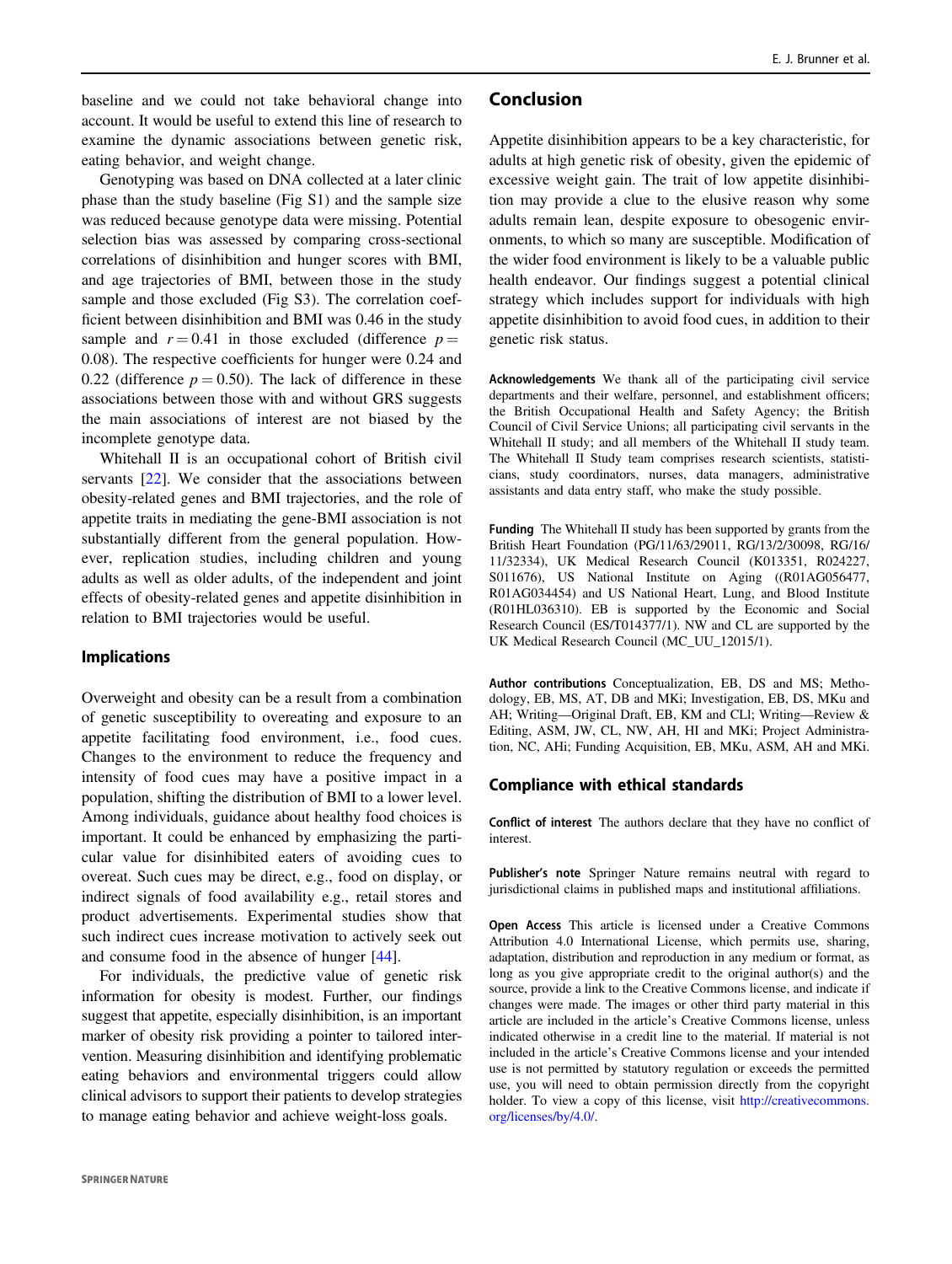## <span id="page-6-0"></span>References

- 1. Global BMI Mortality Collaboration, Di Angelantonio E, Bhupathiraju SHN, Wormser D, Gao P, Kaptoge S, Berrington de Gonzalez A, et al. Angelantonio and the Global BMI Mortality Collaboration. Body-mass index and all-cause mortality: individual-participant-data meta-analysis of 239 prospective studies in four continents. Lancet. 2016;388:776–86.
- 2. Twig G, Yaniv G, Levine H, Leiba A, Goldberger N, Derazne E, et al. Body-Mass Index in 2.3 Million Adolescents and Cardiovascular Death in Adulthood. N Engl J Med. 2016;374:2430–40.
- 3. Hill JO, Peters JC. Environmental contributions to the obesity epidemic. Science. 1998;280:1371–4.
- 4. Rodgers A, Woodward A, Swinburn B, Dietz WH. Prevalence trends tell us what did not precipitate the US obesity epidemic. Lancet. Public Health. 2018;3:e162–e163.
- 5. Swinburn BA, Sacks G, Hall KD, McPherson K, Finegood DT, Moodie ML, et al. The global obesity pandemic: shaped by global drivers and local environments. Lancet. 2011;378:804–14.
- 6. Elks CE, den Hoed M, Zhao JH, Sharp SJ, Wareham NJ, Loos RJ, et al. Variability in the heritability of body mass index: a systematic review and meta-regression. Front Endocrinol (Lausanne). 2012;3:29.
- 7. Locke AE, Kahali B, Berndt SI, Justice AE, Pers TH, Day FR, et al. Genetic studies of body mass index yield new insights for obesity biology. Nature. 2015;518:197–206.
- 8. Wardle J, Llewellyn C, Sanderson S, Plomin R. The FTO gene and measured food intake in children. Int J Obes (Lond). 2009;33:42–45.
- 9. Llewellyn CH, Trzaskowski M, van Jaarsveld CHM, Plomin R, Wardle J. Satiety mechanisms in genetic risk of obesity. JAMA Pediatr. 2014;168:338–44.
- 10. Wardle J, Carnell S, Haworth CM, Farooqi IS, O'Rahilly S, Plomin R. Obesity associated genetic variation in FTO is associated with diminished satiety. J Clin Endocrinol Metab. 2008;93:3640–3.
- 11. Cecil JE, Tavendale R, Watt P, Hetherington MM, Palmer CN. An obesity-associated FTO gene variant and increased energy intake in children. N Engl J Med. 2008;359:2558–66.
- 12. Quah PL, Chan YH, Aris IM, Pang WW, Toh JY, Tint MT, et al. Prospective associations of appetitive traits at 3 and 12 months of age with body mass index and weight gain in the first 2 years of life. BMC Pediatr. 2015;15:153.
- 13. Steinsbekk S, Wichstrøm L. Predictors of Change in BMI From the Age of 4 to 8. J Pediatr Psychol. 2015;40:1056–64.
- 14. van Jaarsveld CH, Boniface D, Llewellyn CH, Wardle J. Appetite and growth: a longitudinal sibling analysis. JAMA Pediatr. 2014;168:345–50.
- 15. den Hoed M, Smeets AJ, Veldhorst MA, Nieuwenhuizen AG, Bouwman FG, Heidema AG, et al. SNP analyses of postprandial responses in (an)orexigenic hormones and feelings of hunger reveal long-term physiological adaptations to facilitate homeostasis. Int J Obes (Lond). 2008;32:1790–8.
- 16. Cornelis MC, Rimm EB, Curhan GC, Kraft P, Hunter DJ, Hu FB, et al. Obesity susceptibility loci and uncontrolled eating, emotional eating and cognitive restraint behaviors in men and women. Obesity (Silver Spring). 2014;22:E135–41.
- 17. de Lauzon-Guillain B, Clifton EA, Day FR, Clément K, Brage S, Forouhi NG, et al. Mediation and modification of genetic susceptibility to obesity by eating behaviors. Am J Clin Nutr. 2017;106:996–1004.
- 18. Jacob R, Drapeau V, Tremblay A, Provencher V, Bouchard C, Pérusse L. The role of eating behavior traits in mediating genetic susceptibility to obesity. Am J Clin Nutr. 2018;108:445–52.
- 19. Konttinen H, Llewellyn C, Wardle J, Silventoinen K, Joensuu A, Männistö S, et al. Appetitive traits as behavioural pathways in

genetic susceptibility to obesity: a population-based cross-sectional study. Sci Rep. 2015;5:14726.

- 20. Stunkard AJ, Messick S. The three-factor eating questionnaire to measure dietary restraint, disinhibition and hunger. J Psychosom Res. 1985;29:71–83.
- 21. Marmot M, Brunner E. Cohort Profile: the Whitehall II study. Int J Epidemiol. 2005;34:251–6.
- 22. Mayer J, Thomas DW. Regulation of food intake and obesity. Science. 1967;156:328–37.
- 23. Talmud PJ, Drenos F, Shah S, Shah T, Palmen J, Verzilli C, et al. Gene-centric association signals for lipids and apolipoproteins identified via the HumanCVD BeadChip. Am J Hum Genet. 2009;85:628–42.
- 24. Hulmán A, Tabák AG, Nyári TA, Vistisen D, Kivimäki M, Brunner EJ, et al. Effect of secular trends on age-related trajectories of cardiovascular risk factors: the Whitehall II longitudinal study 1985-2009. Int J Epidemiol. 2014;43:866–77.
- 25. Karra E, O'Daly OG, Choudhury AI, Yousseif A, Millership S, Neary MT, et al. A link between FTO, ghrelin, and impaired brain food-cue responsivity. J. Clin. Invest. 2013;123:3539–51.
- 26. Elks CE, Loos RJ, Sharp SJ, Langenberg C, Ring SM, Timpson NJ, et al. Genetic markers of adult obesity risk are associated with greater early infancy weight gain and growth. PLoS Med. 2010;7: e1000284.
- 27. Elks CE, Loos RJ, Hardy R, Wills AK, Wong A, Wareham NJ, et al. Adult obesity susceptibility variants are associated with greater childhood weight gain and a faster tempo of growth: the 1946 British Birth Cohort Study. Am J Clin Nutr. 2012;95:1150–6.
- 28. Dahl AK, Reynolds CA, Fall T, Magnusson PK, Pedersen NL. Multifactorial analysis of changes in body mass index across the adult life course: a study with 65 years of follow-up. Int J Obes (Lond). 2014;38:1133–41.
- 29. Song M, Zheng Y, Qi L, Hu FB, Chan AT, Giovannucci EL. Longitudinal Analysis of Genetic Susceptibility and BMI Throughout Adult Life. Diabetes. 2018;67:248–55.
- 30. Hertel JK, Johansson S, Sonestedt E, Jonsson A, Lie RT, Platou CG, et al. FTO, type 2 diabetes, and weight gain throughout adult life: a meta-analysis of 41,504 subjects from the Scandinavian HUNT, MDC, and MPP studies. Diabetes. 2011;60:1637–44.
- 31. Sandholt CH, Allin KH, Toft U, Borglykke A, Ribel-Madsen R, Sparso T, et al. The effect of GWAS identified BMI loci on changes in body weight among middle-aged Danes during a fiveyear period. Obesity (Silver Spring). 2014;22:901–8.
- 32. Velders FP, De Wit JE, Jansen PW, Jaddoe VW, Hofman A, Verhulst FC, et al. FTO at rs9939609, food responsive-ness, emotional control and symptoms of ADHD in preschool children. PLoS ONE. 2012;7:e49131.
- 33. Choquette AC, Lemieux S, Tremblay A, Drapeau V, Bouchard C, Vohl MC, et al. GAD2 gene sequence variations are associated with eating behaviors and weight gain in women from the Quebec family study. Physiol Behav. 2009;98:505–10.
- 34. Ashcroft J, Semmler C, Carnell S, van Jaarsveld CH, Wardle J. Continuity and stability of eating behaviour traits in children. Eur J Clin Nutr. 2008;62:985–90.
- 35. Craigie AM, Lake AA, Kelly SA, Adamson AJ, Mathers JC. Tracking of obesity-related behaviours from childhood to adulthood: A systematic review. Maturitas. 2011;70:266–84.
- 36. Rukh G, Ahmad S, Ericson U, Hindy G, Stocks T, Renström F, et al. Inverse relationship between a genetic risk score of 31 BMI loci and weight change before and after reaching middle age. Int J Obes (Lond). 2016;40:252–9.
- 37. Vimaleswaran KS, Ängquist L, Hansen RD, van der A DL, Bouatia-Naji N, Holst C, et al. Association between FTO variant and change in body weight and its interaction with dietary factors: the DiOGenes study. Obesity (Silver Spring). 2012;20:1669–74.